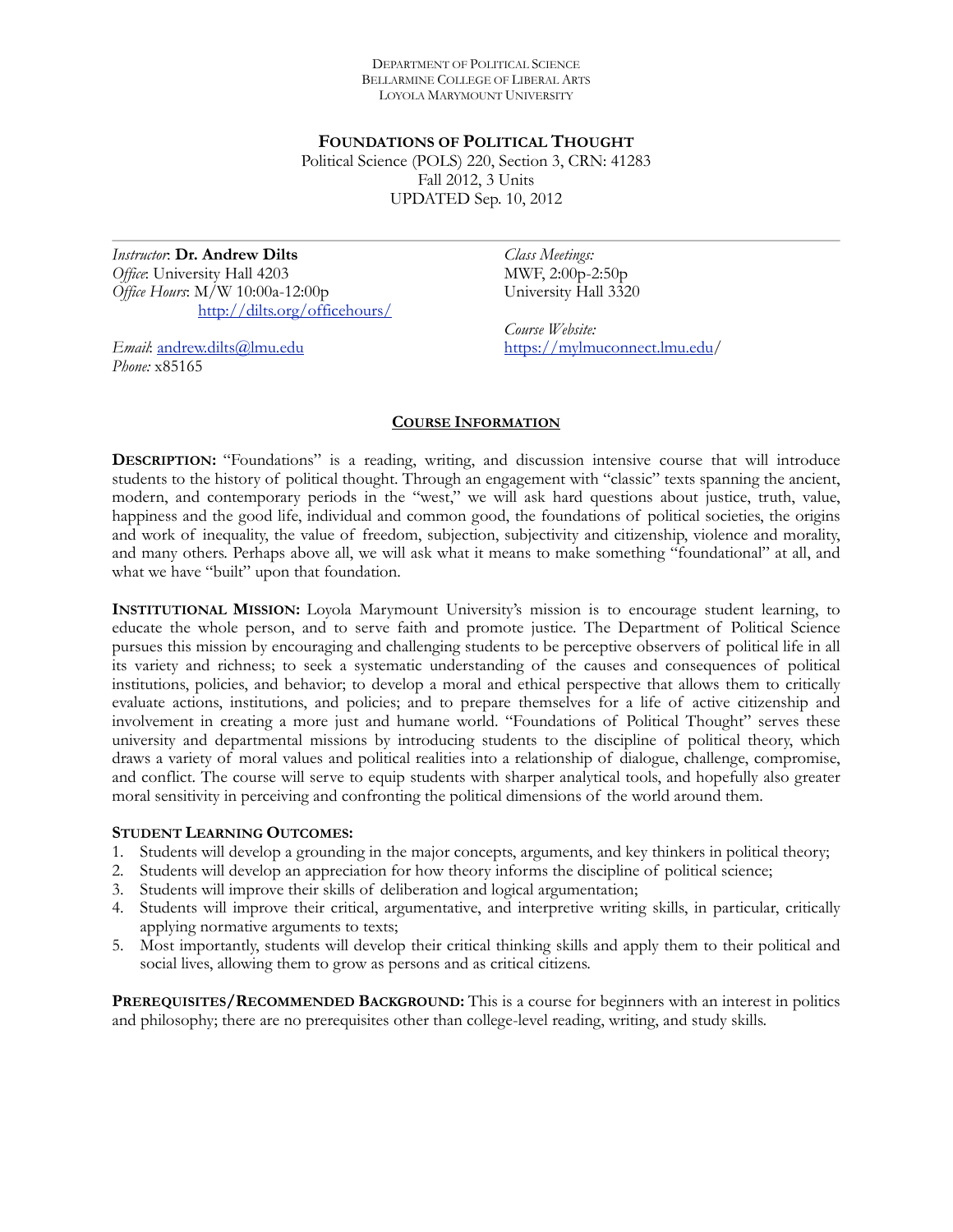## **COURSE REQUIREMENTS**

- (1) **This is a writing intensive class:** You will submit **five writing assignments** during the semester. Each assignment must be formatted and submitted properly in order to receive full credit, as documented in the course paper requirements, available on MYLMU Connect. Specific requirements for each assignment will be given during the semester. The five assignments are as follows:
	- (1) Critical Reading and Writing
	- (2) Argument Explication
	- (3) Interpretive Essay, Equality and Civil Freedom
	- (4) Interpretive Essay, Moral Freedom and Critique
	- (5) Interpretive Essay, The "Problem" of "Difference"
- (2) You will take part in two **peer-reviews** (tied to writing assignments three and four), editing and commenting on two of your colleagues' papers, and you will submit a **written self-evaluation** of your last paper.
- (3) **Twenty-four (24) hours before** each class meeting, you will post a **reading question** on the course website. Be prepared to present your question at the beginning of class.
- (4) You must **attend class** and be an **active participant** in discussion having **completed each day's assigned reading**. This is a text-driven course, and as such, you must bring your copy of the day's reading to class. Failure to bring the text and your notes on the text will be treated as an absence.

| <b>GRADE BREAKDOWN:</b>      |        |       | <b>GRADING SCALE:</b> |  |
|------------------------------|--------|-------|-----------------------|--|
| First Writing Assignment:    | $5\%$  | A     | 93-100                |  |
| Second Writing Assignment:   | $10\%$ | $A-$  | $90 - 92$             |  |
| Third Writing Assignment     | $15\%$ | $B+$  | 88-89                 |  |
| Peer Review #1:              | $5\%$  | В     | 83-87                 |  |
| Fourth Writing Assignment    | 20%    | $B -$ | 80-82                 |  |
| Peer Review #2:              | $5\%$  | $C+$  | 78-79                 |  |
| Fifth Writing Assignment:    | 20%    | C     | 73-77                 |  |
| Reading questions/Responses: | $10\%$ | $C$ - | $70-72$               |  |
| Class Participation:         | $5\%$  | D     | $60-69$               |  |
| Attendance:                  | $5\%$  | F     | $0 - 59$              |  |
|                              |        |       |                       |  |

\*\*\**Any student who receives a failing grade for attendance and participation will receive a failing grade for the class*. *Any student who has not turned in all five writing assignments will receive a failing grade for the class.\*\*\**

**PAPER SUBMISSION:** Exact deadlines for papers and writing assignments will be announced in class and posted online. All papers will be submitted electronically and prepared for blind review by the instructor. Submission requirements and formatting details will be posted with each assignment.

**READING QUESTIONS AND RESPONSES:** A good reading question is one that directly and explicitly engages with the text. Your question should cite a specific passage, term, or concept that you are puzzled about, and it should offer your interpretation of the passage at hand. It should be focused on something that genuinely puzzles you in the reading, and which you can probably assume that others find puzzling or confusing as well.

You will submit one question per class meeting. Questions must be submitted twenty-four (24) hours before class meets. Late questions will be accepted for partial credit. Questions posted after class meets will receive no credit. Questions will be graded on a three point scale: Excellent  $= 2$ , Satisfactory (or late)  $= 1$ , Unacceptable (or not submitted)  $= 0$ .

In the unlikely event that students are not keeping up with the reading, the instructor reserves the right to add short reading quizzes without notice.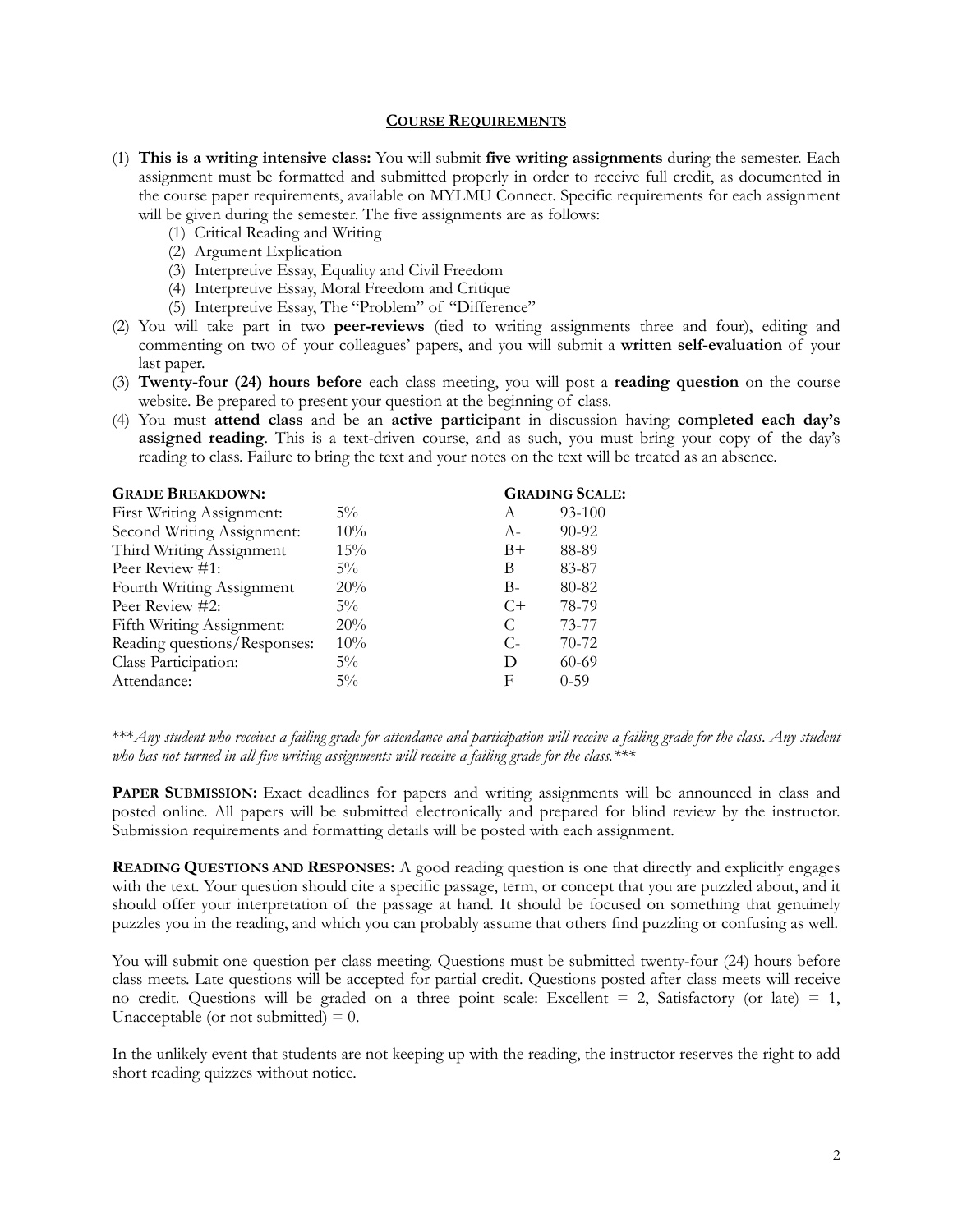## **COURSE POLICIES**

**ATTENDANCE:** Timely, prepared, and engaged attendance is required. Absences will only be excused in the case of illness or emergency. If there is a conflict between course participation and religious observance, please contact me in advance. It is not necessary to obtain prior approval from the instructor when missing a meeting is unavoidable, but note that students bear the *entire responsibility* for the decision to miss class and for whatever effect that may have on their course grade and their learning experience. Repeated absences and lateness will directly affect the participation and attendance portion of a student's grade, as detailed in the course requirements section.

**RESPECT FOR OTHERS:** Given the sensitive nature of the topics explored, a spirit of toleration and civility is crucial for classroom discourse. Students should respectfully listen to others' critiques and articulate responses in a thoughtful manner.

**LATE PENALTIES:** I accept assignments when they are due. Assignments must be turned in at the designated time and place. Failure to turn in an assignment on time is unacceptable except with the prior agreement of the instructor (which will be given only in exceptional circumstances). Except in documented cases of illness or emergency, a penalty of up to a **full letter grade** may be assessed for each day (24hrs) the assignment is late. However, each student may, at his or her discretion, take a 24-hour extension for *one* of the writing assignments, no questions asked (if you are using your extension please indicate this on the first page of your paper).

**PLAGIARISM & ACADEMIC HONESTY:** Academic dishonesty will be treated as an extremely serious matter. Proven plagiarism of any kind may result in automatic failure of the course, and will be referred to the University for further disciplinary action. I reserve the right to submit your electronic document to plagiarism detection websites if necessary. It is **never** permissible to turn in any work that has been copied from another student or copied from a source (including anything found on the Internet) without properly acknowledging the source. It is your responsibility to make sure that your work meets the standard of academic honesty set forth in the "LMU Honor Code and Process" which appears in the LMU Bulletin 2011-2012. You should also refer to my own writing requirements posted on the course website.

**GENDER NEUTRAL & GENDER SPECIFIC LANGUAGE, NAMES & ACCENTS:** Academics no longer use the pronoun "he" to apply universally to all persons, nor do we use the term "man," when we are referring to humanity or people in general. In our writing, when we are making generalizations we should use gender neutral pronouns, that is, sie and hir, s/he, him or her, they/their, etc, or alternate between pronoun genders (first "she" then "he"). When referring to a specific person or group of people, we should use the language and pronouns that they prefer if we know them. Further, we should be attentive to the spelling and accents of author's names. Finally, all authors should be referred to by their entire names, or only their last names, *not by their first names*, orally and in writing.

When it is not possible to use gender-neutral language (e.g. because the claim you are making is gendered; because you are relying on a text that uses gender-exclusive pronouns; for the sake of historical accuracy), you must explain your usage. Typically, this requires no more than a footnote (e.g. Hobbes uses "he" or "mankind" as universals. Add a footnote at your first usage of his language, directly quoted or not, and say that you are following Hobbes' usage here, and do not mean to endorse his usage). You aren't required to solve these problems, but you should signal your awareness of them.

**EMAIL COMMUNICATION:** At times I will communicate with the entire class using campus email systems, so it is essential that you regularly check your lion.lmu.edu email address or forward your lion account email to your preferred email address. I encourage you to contact me via email with questions about the course, the material we cover in class, and assignments.

You are expected to be professional in all communication with the instructor. All email communication should be in complete sentences with a proper salutation and conclusion. Treat the email more as a letter and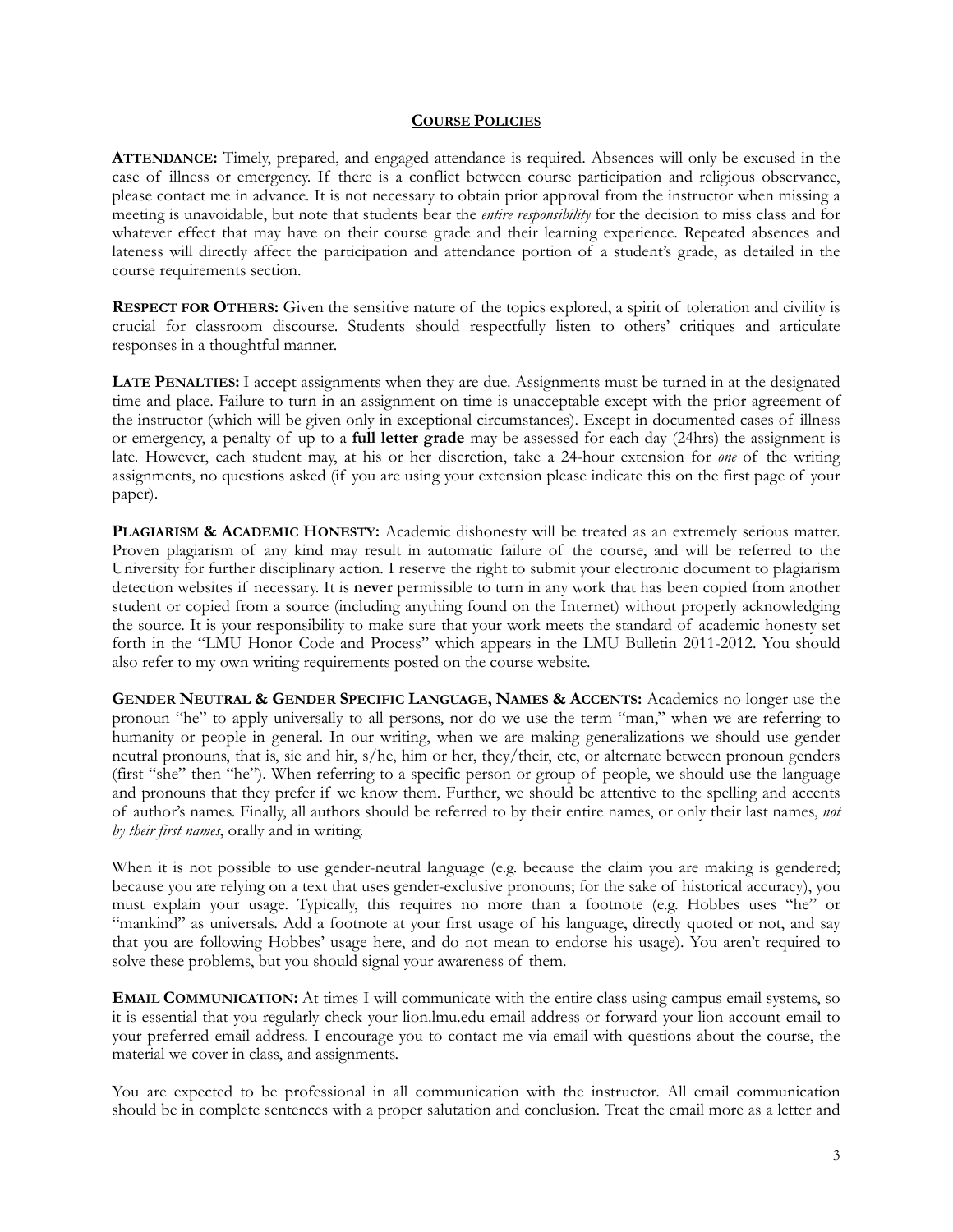less like a text message. Include a comprehensible subject heading (e.g. "POLS 220 paper question"), address and sign the email, making sure to identify what class you are in (usually instructors are teaching more than one class) and explain clearly what it is that you are inquiring about. Failure to do these will guarantee that you will not get a response. Unless I've explicitly stated otherwise, I will generally check my faculty email only during normal business hours (more or less until 5pm).

Finally, here is a short list of things **to which I will probably not respond**:

- Questions that can be answered by checking the course syllabus or looking online.
- A request to know **if** you missed anything. (The answer is yes.)
- A request to know **what** you missed. (Instead of asking this through email, take the appropriate next steps to catch up: ask a classmate for notes, meet with me in my office hours, etc.)

**TECHNOLOGY USE DURING CLASS:** You are welcome to bring a computer to class provided that it enables you to engage more in the class discussion. You may also use a computer to help you take notes. Email, Twitter, Facebook, or anything at all that is not directly related to the *conversation* we are having will not be tolerated. Using a computer in this way during a seminar is rude and disrespectful to your classmates. If you need to use a computer in class, you will be expected to post copies of your class notes on the class website *immediately* following the class session to share with others. If you are not willing to do this, do not bring a computer with you. The same applies to e-readers/iPad/tablets/smart phones, etc. Use of technology in class that does not directly contribute to our discussions will not be tolerated.

# **E-Reserve texts should be \*printed\* and brought to class. Electronic/digital editions of the texts are not acceptable for this course.**

Your phone (of any kind) must be turned off and put away (unless you have received prior permission from the instructor, which will only be given in truly *exceptional* circumstances).

**OFFICE HOURS:** I look forward to meeting with you all during regularly scheduled office hours, or by appointment when meeting during office hours is not possible. Students who would like to discuss issues raised in the course further than class discussions will permit, or students who encounter difficulties with the course or the assigned material, are especially encouraged to attend office hours.

**ACCOMMODATION**: Loyola Marymount University is committed to equality in education. Students with special needs as addressed by the Americans with Disabilities Act who need reasonable modifications, special assistance, or accommodations in this course should promptly direct their request to the Disability Support Services Office. Any student who currently has a documented disability (physical, learning, or psychological) needing academic accommodations should contact the Disability Services Office (Daum Hall Room 224, 310-338-4535) as early in the semester as possible. All discussions will remain confidential. Please visit [http://](http://www.lmu.edu/dss) [www.lmu.edu/dss](http://www.lmu.edu/dss) for additional information.

**TENTATIVE NATURE OF THE SYLLABUS:** If necessary, this syllabus and its contents are subject to revision; students are responsible for any changes or modifications distributed in class or posted on MYLMUConnect.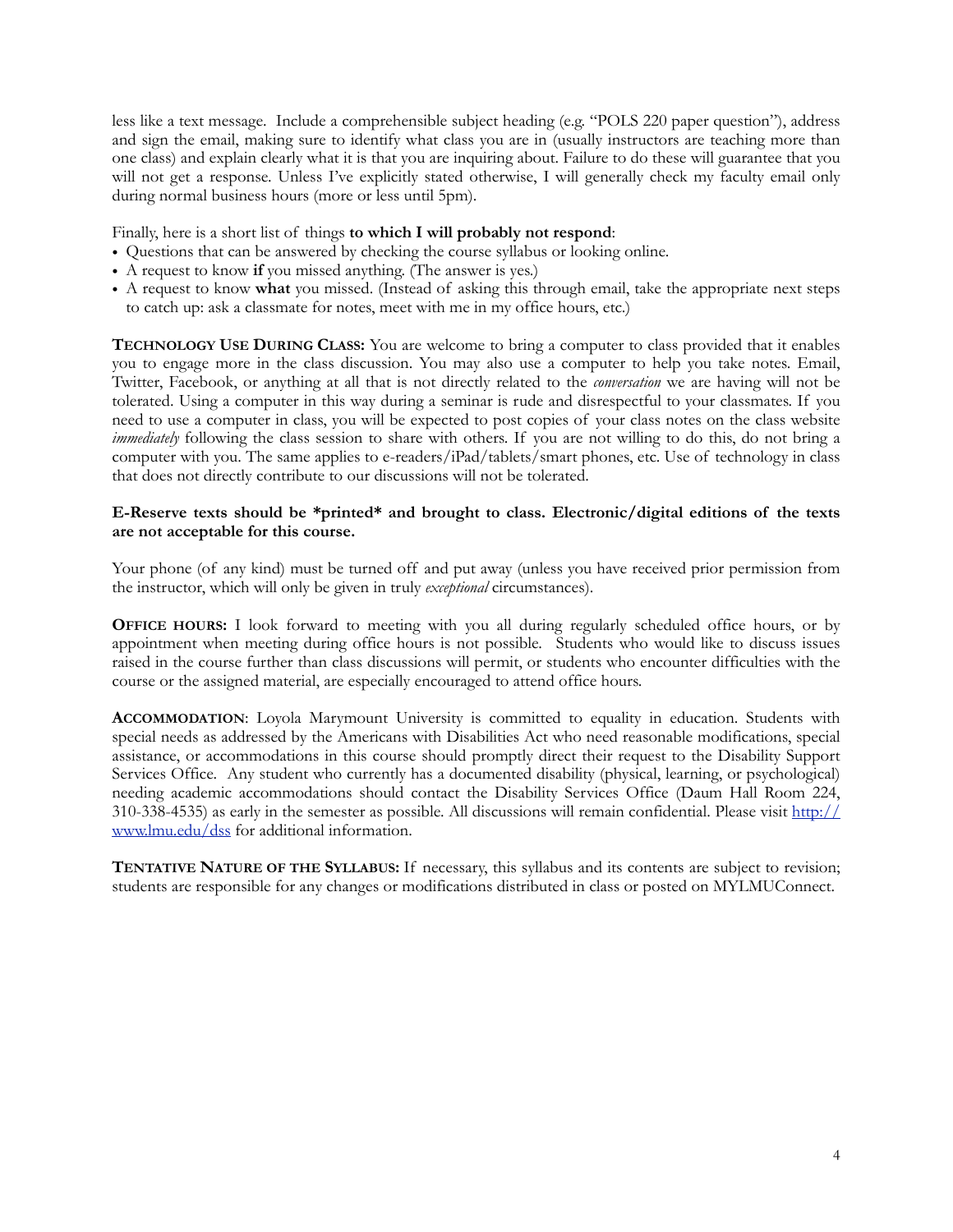# **REQUIRED TEXTS**

These texts will all be available for purchase from the bookstore. You are welcome to purchase them wherever you please or borrow them from the library, but *please use these editions of the texts* so that we are all literally on the same page during class. You will be expected to come to class with the text in hand. Some readings will be made available via electronic reserve in PDF format. You must **print** hard copies of these readings, i.e. do not bring your computer or e-reader in order to refer to the texts. Electronic/digital editions of the texts are not acceptable for this course.

# Required:

- Plato, *Republic* (Hackett, 1992), ISBN: 978-0872201361.
- Aristotle, *Politics* (Hackett, 1998), ISBN: 978-0872203884.
- Thomas Hobbes, *Leviathan* (Hackett, 1994 [1688]), ISBN: 978-0872201774.
- John Locke, *Second Treatise of Government* (Hackett, 1980 [1690], ISBN: 978-0915144860.
- Jean-Jacques Rousseau, *Discourse on the Origin of Inequality* (Hackett, 1992 [1755]), ISBN: 978-0872201507.
- Jean-Jacques Rousseau, *The Social Contract* (Hackett, 1988 [1762]), ISBN: 978-0872200685.
- Friedrich Nietzsche, *On the Genealogy of Morality* (Hackett, 1998 [1887]), ISBN: 978-0872202832.
- W.E.B. Du Bois, *The Souls of Black Folk* (Bedford, 1997 [1903]), ISBN: 978-0312091149.

# Strongly Recommended:

- Anthony Weston, *A Rulebook for Arguments*, 4th ed. (Hackett, 2008), ISBN: 978-0872209541.
- Michael Harvey, *The Nuts and Bolts of College Writing* (Hackett, 2003), ISBN: 0872205738.

If you purchase the required texts USED from the LMU bookstore, the total price should be around \$81. You can likely find these texts cheaper online or from other students at LMU (as most of these editions have been used in recent years).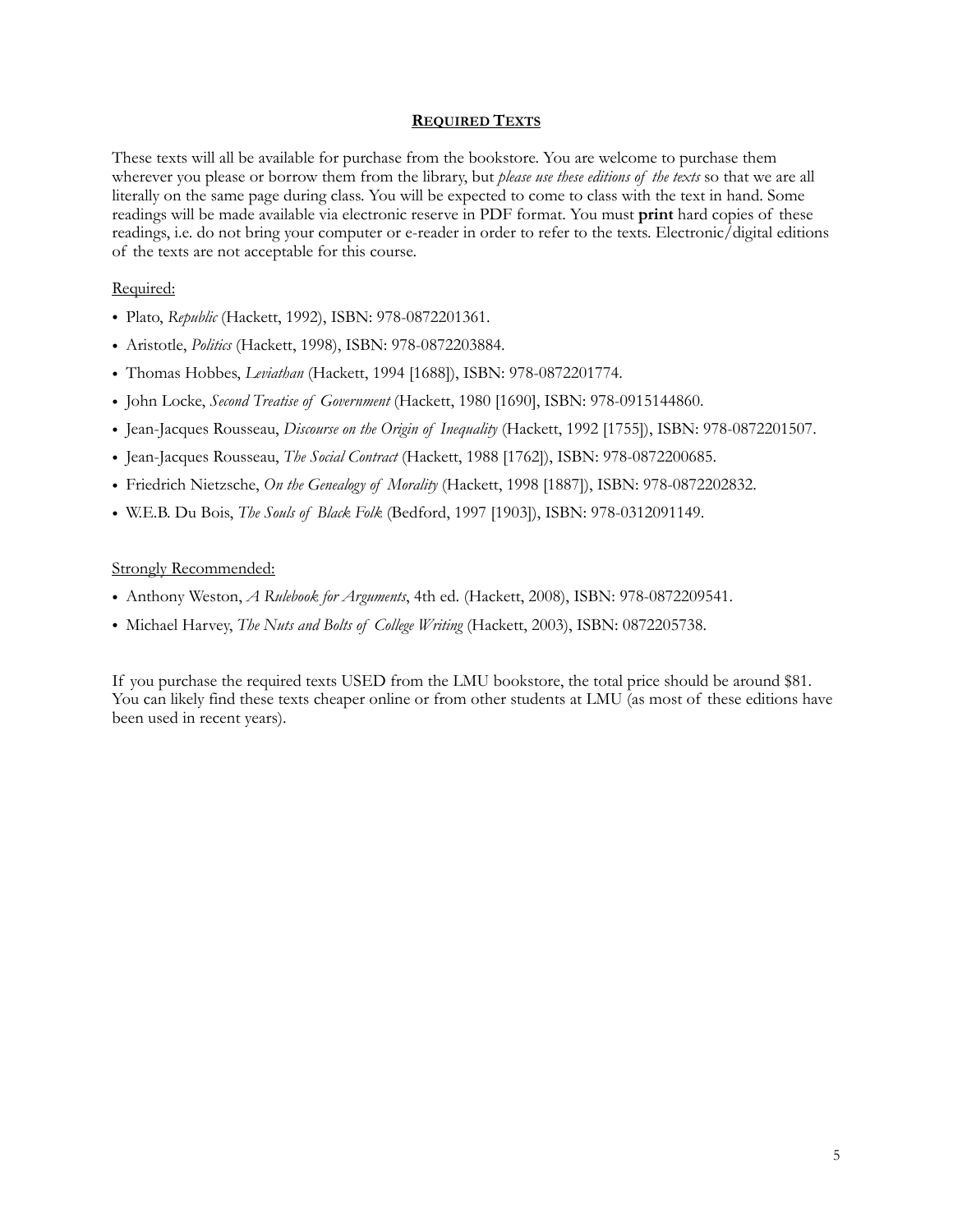# **TENTATIVE COURSE SCHEDULE**

## **UPDATED SEP. 3, 2012**

### APPROX. NUMBER OF PAGES FOR EACH SESSION ARE LISTED IN BRACKETS, PLAN YOUR TIME ACCORDINGLY

## **Part I: Who should Rule?**

### **Week 1: Introduction and Plato's** *Republic* **[62]**

M Aug. 27: Course Introduction and Overview

W Aug. 29: Plato, *Republic*, Book I, 328c-254a (pp. 1-31). [30]

F Aug. 31: Book II, 357a-383c (pp. 32-59), Book III, 412b-417b (pp. 88-93). [32] **\*\*FIRST Writing Assignment Due in Class\*\*** 

#### **Week 2: Plato's** *Republic* **[47]**

M Sep. 3: *LABOR DAY, NO CLASS*

W Sep. 5: Book IV, 419a-423e, 427d-445e (pp. 94-99, 102-121). [26]

F Sep. 7: Book V, 449a-457c, 471c-480a (pp. 122-131, 146-156). [21]

## **Week 3: Plato's** *Republic* **[67]**

M Sep. 10: Book VI, 484a-497c, 504d-511e (pp. 157-171, 178-185); Book VII, 514a-521, 539e-541b (pp. 186-193, 211-212). [33]

W Sep. 12: Plato Review (Books VI/VII)

F Sep. 14: Book VIII, 545a-569c (pp. 213-240); Book IX, 571a-576b (pp. 241-246). [34]

#### **Week 4: Aristotle's** *Politics* **[100]**

M Sep. 17: Aristotle's *Politics,* Book I, chs. 1-7, 12-13 (pp. 1-12, 21-25). [18]

W Sep. 19: Book III (pp. 65-100) [36].

F Sep. 21: Book IV chs. 1-2, 4-12 (pp. 101-104, 106-123); Book V chs. 1, 8-9 (pp. 134-136, 152-158); Book VII chs. 1-3, 9, 14 (pp. 191-197, 205-206, 214-218); [46]

## **Part II: Equality and Civil Freedom**

## **Week 5: Hobbes'** *Leviathan* **[94]**

M Sep. 24: Frontispiece, Dedicatory Letter, Introduction, and Chs. 1-7 (pp. 1-37). [37] **\*\*SECOND Writing Assignment Due\*\***

- W Sep. 26: Chs. 10-12 (pp. 50-74), especially, ch. 10. [25]
- F Sep. 28: Chs. 13-16 (pp. 74-105), especially ch. 13. [32]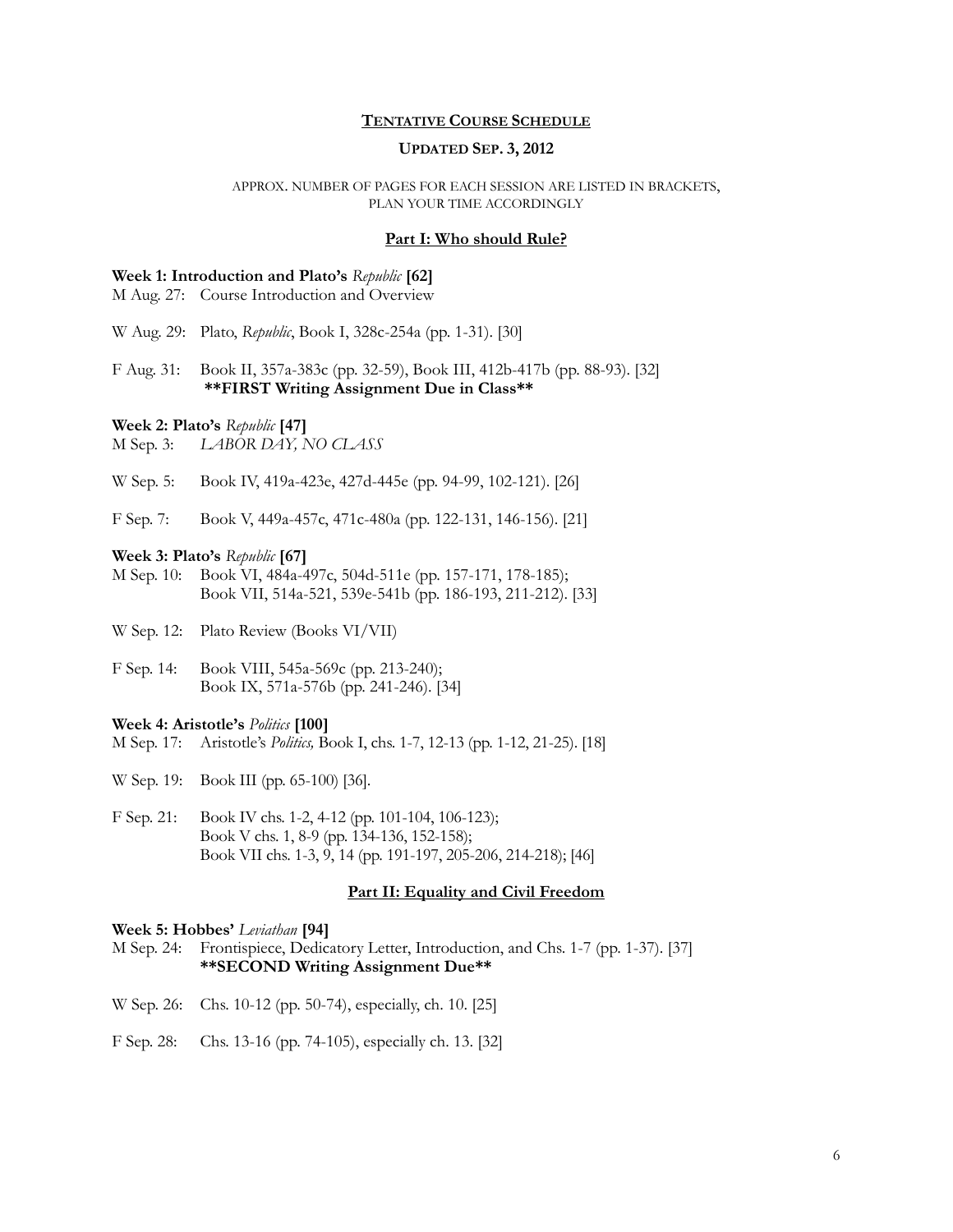### **Week 6: Thomas Hobbes'** *Leviathan* **[127]**

M Oct. 1: Chs. 17-20 (pp. 106-135), especially ch. 17. [29].

W Oct. 3: Chs. 21, 26-28 (pp. 136-145, 172-210), especially chs. 21 and 26. [49]

F Oct. 5: Chs. 29-31, 43 (pp. 210-244, 397-410), especially chs. 29 and 43. [49]

### **Week 7: Locke's** *Second Treatise* **[23]**

M Oct. 8: Chs. 1-4 (pp. 7-18). [11]

W Oct. 10: Ch. 5 (pp. 18-30). [12]

F Oct. 12: *AUTUMN DAY, NO CLASS*

#### **Week 8: Locke's** *Second Treatise* **[94]**

M Oct. 15: Chapters 6-10 (pp. 30-69). [39]

W Oct. 17: Chapters 11-19 (pp. 69-124). [55]

F Oct. 19: Review and Writing Workshop

## **Part III: Moral Freedom and Critique**

**Week 9: Rousseau's** *Discourse on Inequality* **and** *Social Contract* **[89]**

- M Oct. 22: *Discourse on Inequality*, Preface, Part I (pp. 10-44). [35]
- W Oct. 24: *Discourse on Inequality,* Part II (pp. 44-71). [27]
- F Oct. 26: *On the Social Contract,* Book 1 & Book 2 (chs. 1-8) (pp. 16-42). [27] **\*\*DRAFT OF THIRD Assignment Due\*\***

#### **Week 10: Rousseau's** *Social Contract* **[40]**

M Oct. 29: *On the Social Contract,* Book 3 chs. 1-3, 9-18 & Book 4 chs. 1-2, 8-9 (pp. 49-55, 66-83, 96-103) [40]

## T Oct. 30: **\*\*PEER REVIEWS OF THIRD Assignment Due\*\***

W Oct. 31: Independent Writing Workshop

F Nov. 2: *Instructor Absence, NO CLASS* **\*\*FINAL DRAFT OF THIRD Writing Assignment Due\*\***

#### **Week 11: Marx [82]**

- M Nov. 5: Marx, "On the Jewish Question" \*E-Reserve. [27]
- W Nov. 7: Marx, "Economic and Philosophic Manuscripts" (pp. 70-93) \*E-Reserve. [23]
- F Nov. 9: Marx and Engels, "Manifesto of the Communist Party" \*E-Reserve. [32]

# **Week 12: Nietzsche's** *On the Genealogy of Morality*

M Nov. 12: Preface (pp. 1–8). [8]

- W Nov. 14: First Essay (pp. 9–33). [25]
- F Nov. 16: Second Essay (pp. 35–66). [32]